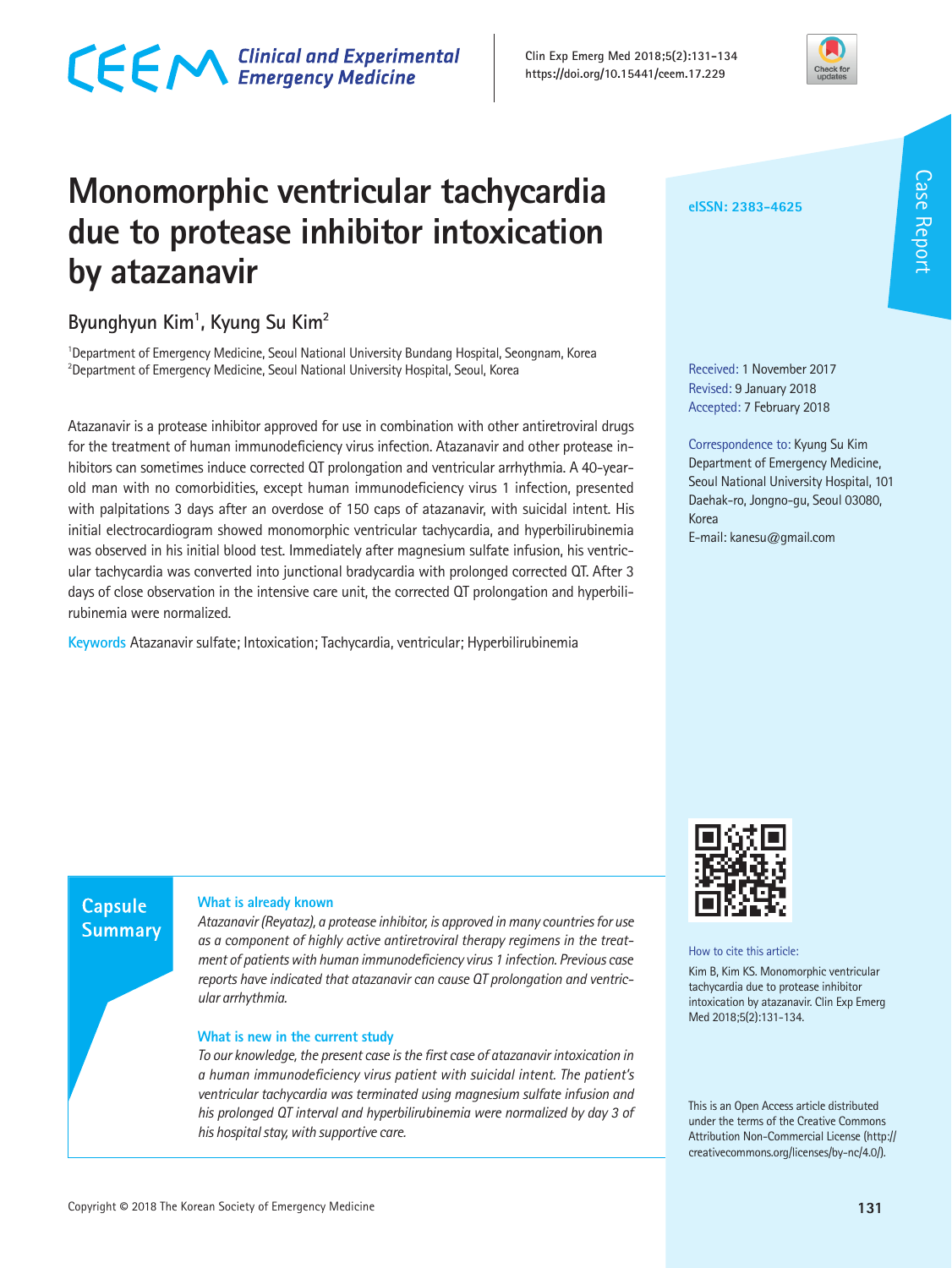#### **INTRODUCTION**

In the era of highly active antiretroviral therapy (HAART), human immunodeficiency virus (HIV) infection is considered a chronic rather than a fatal disease.<sup>1</sup> HAART effectively prevents the development of acquired immune deficiency syndrome (AIDS) and opportunistic infections, thus providing HIV/AIDS patients an extended life expectancy with improved quality of life.<sup>2</sup> Despite prolonged life expectancy, the suicide rate in HIV/AIDS patients is still higher than that in the general population.<sup>3</sup> Especially in South Korea, misunderstanding and prejudice against HIV/AIDS patients leads to them suffering social isolation and stigmatization, thus causing depression and suicidal ideation.<sup>4</sup> Patients with stable HIV infection are mainly managed in outpatient clinics with regular follow-up, and are prescribed long-term medications for more than a month. If the patients have any suicidal ideation, there could be a potential risk of poisoning through prescribed medications, especially using antiviral agents.

Atazanavir (Reyataz; Bristol-Myers Squibb, Princeton, NJ, USA), a protease inhibitor, is approved in many countries for use as a component of HAART regimens in the treatment of patients with HIV-1 infection.<sup>5</sup> The most common adverse events of atazanavir are nausea, jaundice, and diarrhea. However, among less common adverse events, prolongation of the PR interval and corrected QT (QTc) have been reported in some patients.<sup>6</sup> There have been 3 case reports of atazanavir-related torsades de pointes and 1 case report of ventricular tachycardia with QTc prolongation.<sup>7-9</sup> The 4 patients involved had severe comorbidities, such as heart failure, liver cirrhosis, and intravenous drug usage. Here, we present the case of a 40-year-old HIV-1-infected man who presented with monomorphic ventricular tachycardia. He had no comorbidities, except for HIV-1 infection, and took 150 atazanavir capsules (200 mg atazanavir per capsule) with a suicidal intent.

#### **CASE REPORT**

A 40-year-old HIV-1-infected man presented to the emergency department with syncope and palpitations. He admitted to taking 150 atazanavir capsules (200 mg atazanavir per capsule) with the purpose of attempting suicide 3 days previously. His initial blood pressure was 119/75 mmHg, and his heart rate was 152 beats/min. The patient's initial 12-lead electrocardiogram (ECG) revealed ventricular tachycardia with prolonged QTc of 441 ms (Fig. 1A). Thirty minutes after a 10% magnesium sulfate infusion



**Fig. 1.** Serial 12-lead electrocardiogram of patient with atazanavir intoxication. (A) Initial, (B) 30 minutes after MgSO4 infusion, (C) 6 hours after, and (D) on hospital day 3.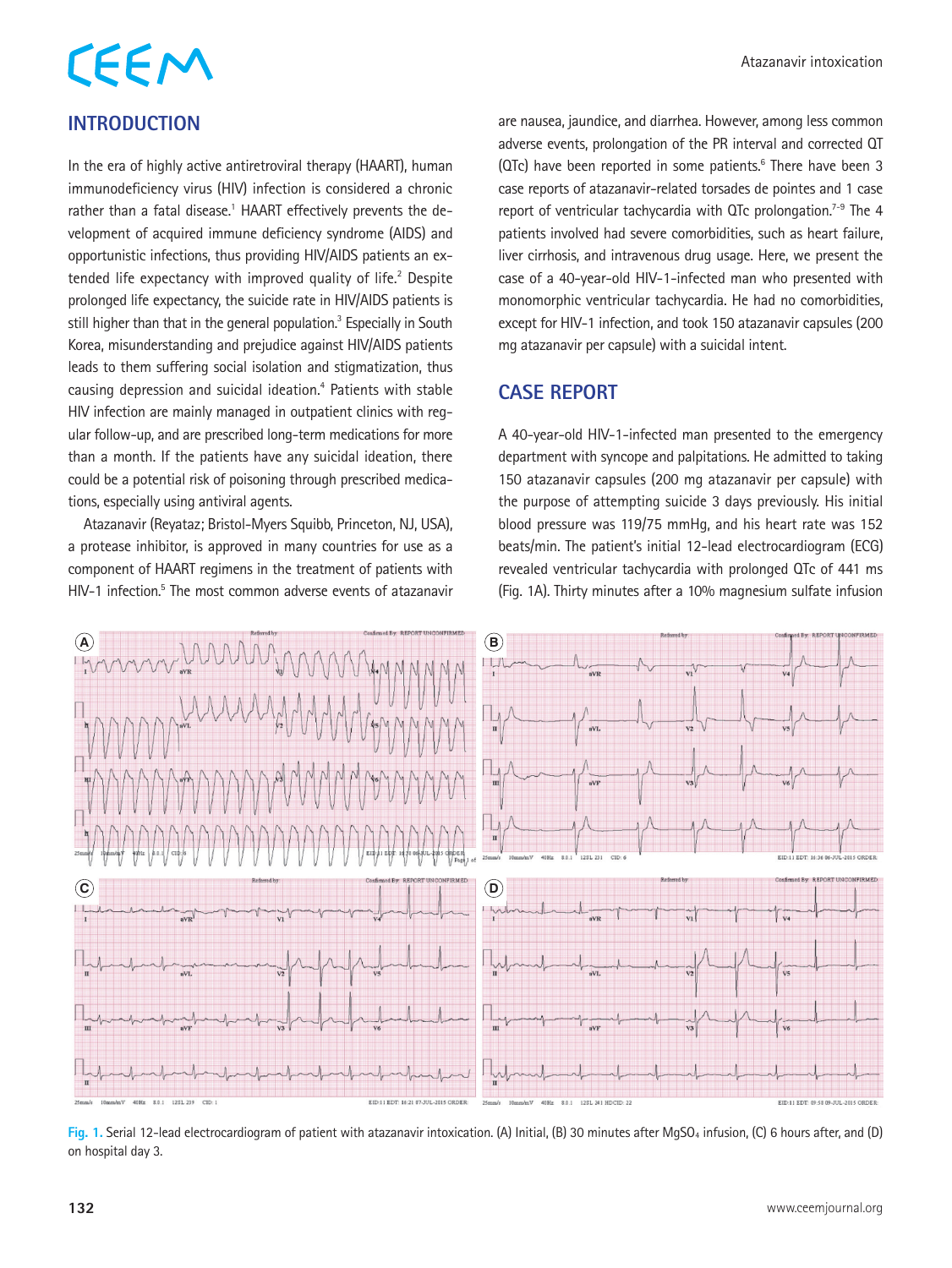## **CEEM**

|  |  |  |  |  | Table 1. Laboratory and electrocardiogram data in a patient with atazanavir intoxication and monomorphic ventricular tachycardia |  |
|--|--|--|--|--|----------------------------------------------------------------------------------------------------------------------------------|--|
|--|--|--|--|--|----------------------------------------------------------------------------------------------------------------------------------|--|

| Parameter                | Reference   | <b>Initial</b> | After 12 hr | After 24 hr | After 48 hr |
|--------------------------|-------------|----------------|-------------|-------------|-------------|
| PR interval (msec)       | 120–200     |                | 282         | 200         | 174         |
| Corrected QT time (msec) | < 430       | 441            | 467         | 427         | 418         |
| Total bilirubin (mg/dL)  | $0.2 - 1.2$ | 10.0           | 8.1         | 3.8         | 0.9         |

a)Not checked, due to ventricular tachycardia.

(2 g), his ECG rhythm converted to junctional bradycardia (Fig. 1B) with a heart rate of 41 beats/min, and the palpitations had improved. He was admitted to the emergency intensive care unit for close observation.

In his initial electrolyte panel, sodium, potassium, chloride, and total CO2 levels were 132, 4.3, 100, and 16 mmol/L, respectively. His initial serum magnesium level was 1.7 mEq/L. Initial admission panel results were unremarkable, except for elevated total bilirubin (10.0 mg/dL) and creatinine (1.94 mg/dL). After 6 hours of observation and administration of normal saline (80 mL/hr), his ECG rhythm converted to sinus rhythm with 1st degree atrioventricular block (Fig. 1C). During his hospital stay, his QTc time, PR interval and total bilirubin level decreased (Table 1). On day 2 of his hospital stay, a 2-D echocardiography undertaken by a cardiologist revealed that his ejection fraction was 65%, but it did not reveal any other abnormalities. By day 3, his ECG had completely normalized (Fig. 1D) and the elevated total bilirubin level had decreased to 0.7 mg/dL. He was discharged from the hospital general ward on day 3, following a psychiatric consultation and an antiviral regimen change.

#### **DISCUSSION**

Prolongation of the QT interval for more than 500 ms increases the risk of torsades de pointes.10 Protease inhibitors, including atazanavir, and many other drugs cause QT prolongation through a blockade of the human ether-a-go-go–related gene potassium ion channel, which regulates a major repolarizing potassium current.<sup>11</sup> Among the previous 4 cases with atazanavir toxicity in which torsades de pointes or ventricular tachycardia developed, one patient had congestive heart failure and was undergoing hemodialysis.7 Two patients used methadone, which also induces QT interval prolongation, and electrical defibrillation was delivered for the termination of torsades de pointes.<sup>8</sup> In the last of the four cases, the patient had liver cirrhosis and doubled his usual dosage of oxycodone, which can induce a drug interaction with atazanavir, and electrical defibrillation was delivered for the termination of torsades de pointes.<sup>9</sup>

To our knowledge, this is the first case of atazanavir intoxication in an HIV patient with suicidal intent. Unlike the previous cases, in which electrical defibrillation was delivered for the termination of ventricular arrhythmia, we used MgSO<sub>4</sub> as an initial antiarrhythmic drug, and soon after the MgSO<sub>4</sub> infusion, the patient's ventricular tachycardia was terminated. In cases of torsades de pointes induced by drug intoxication, magnesium should be considered as the first antiarrhythmic drug.<sup>12</sup> Magnesium can also be used in cases of sustained monomorphic ventricular tachycardia that are unresponsive to a first-line drug such as amiodarone.13 In the present case, we used magnesium as an initial antiarrhythmic drug because, in the brief period of initial assessment, we searched previous cases reports in which QTc prolongation was identified as a possible severe side effect of atazanavir use. Considering the patient's initial prolonged QTc interval, there was a risk of developing torsades de pointes or more severe ventricular arrhythmia. After the infusion of MgSO<sub>4</sub>, the patient's monomorphic ventricular tachycardia was converted to an atrioventricular nodal rhythm, and the patient's palpitation symptoms disappeared.

Uglietti et al.<sup>14</sup> reported that the level of hyperbilirubinemia is related to the toxicity level of atazanavir in the early medication initiation period. We used the total bilirubin level as an indicator of serum atazanavir levels. As the patient's total bilirubin level decreased to a normal range, the PR interval and QTc time were also normalized.

In summary, monomorphic ventricular tachycardia was induced by atazanavir intoxication and was terminated soon after MgSO<sub>4</sub> infusion. Through normal saline hydration and the withdrawal of atazanavir, the patient's QTc prolongation and hyperbilirubinemia were improved at the same time. In South Korea, where the number of HIV/AIDS patients is increasing and the suicide rate is high, physicians should be aware that poisoning using HAART medication can occur in susceptible patients, and QTc prolongation or ventricular arrhythmia can be induced by protease inhibitors.

#### **CONFLICT OF INTEREST**

No potential conflict of interest relevant to this article was reported.